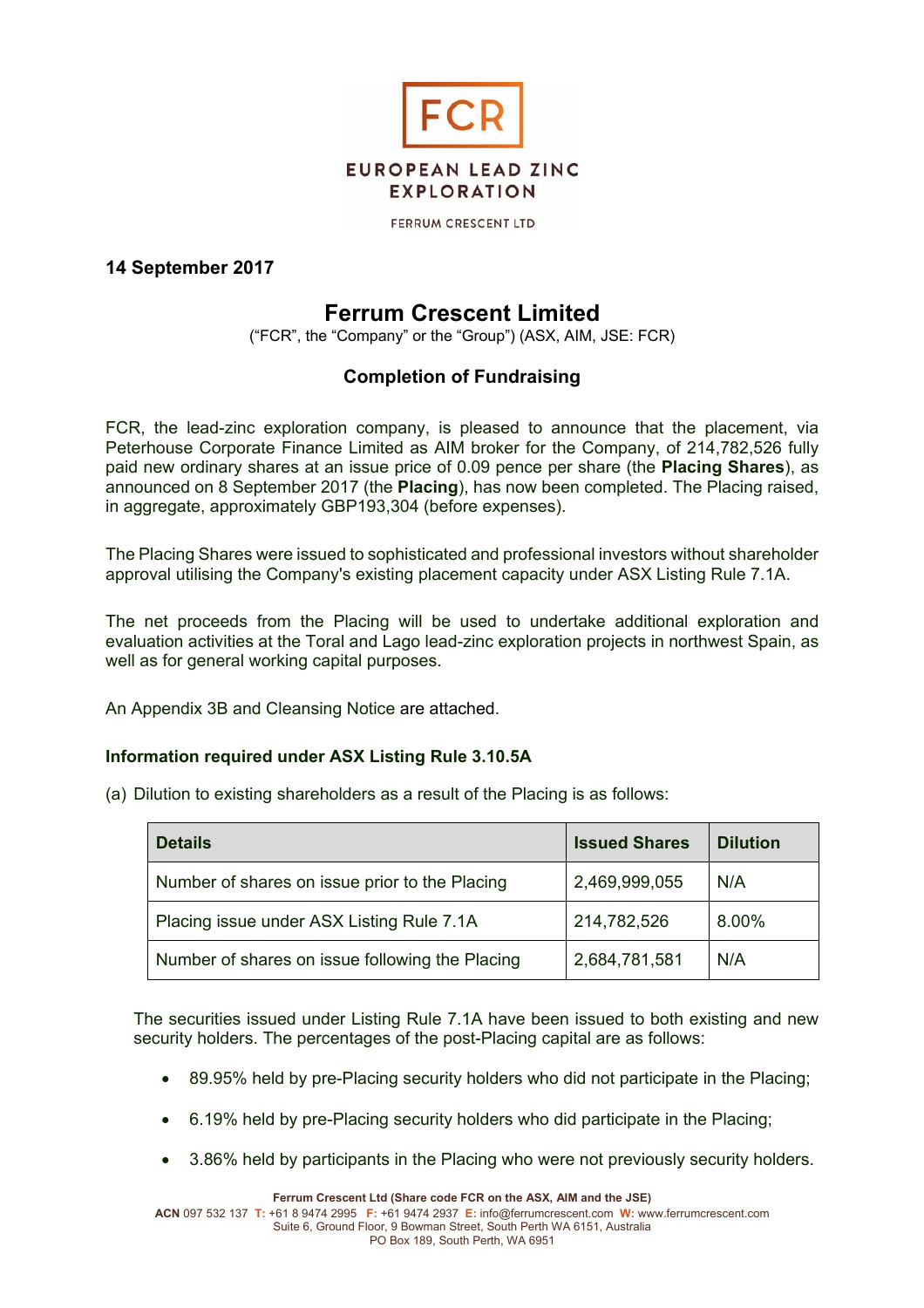

- (b) The Company issued 214,782,526 shares under ASX Listing Rule 7.1A as a placement which was considered to be the most efficient and expedient means by which to raise funds in the current circumstances. The Placing did not expose FCR to additional costs, a protracted process and market volatility that may have been experienced with a *pro rata* issue or other type of issue in which existing ordinary security holders would have been eligible to participate.
- (c) A fee of up to 5% may be paid to brokers/advisers in connection with the Placing.

For further information on the Company, please visit www.ferrumcrescent.com or contact:

#### **Ferrum Crescent Limited**

Justin Tooth, Executive Chairman Grant Button, Director and Company Secretary

T: +61 8 9474 2995

*UK enquiries*: Laurence Read (UK representative) T: +44 7557 672 432

#### **Strand Hanson Limited** (Nominated Adviser)

Rory Murphy/Matthew Chandler T: +44 (0)20 7409 3494

#### **Peterhouse Corporate Finance Limited** (Broker)

Lucy Williams / Duncan Vasey / Heena Karani T: +44 (0)20 7469 0930

#### **Beaufort Securities Limited** (Broker)

Elliot Hance T: +44 (0)20 7382 8300

### **Bravura Capital (Pty) Ltd** (JSE Sponsor)

Melanie De Nysschen T (direct): +27 11 459 5052

*The information contained within this announcement is deemed by the Company to constitute inside information as stipulated under the Market Abuse Regulation (EU) No. 596/2014.*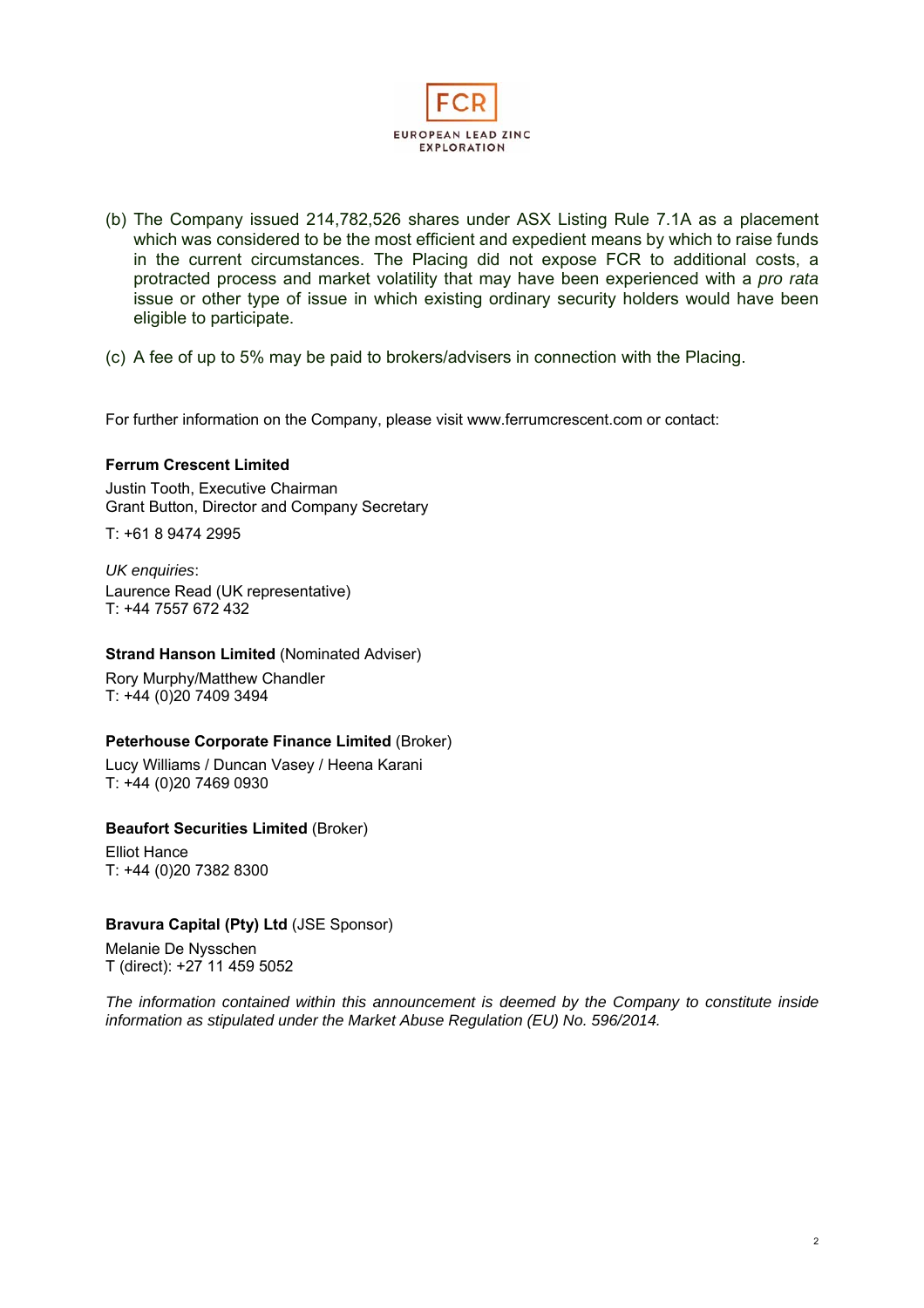*Rule 2.7, 3.10.3, 3.10.4, 3.10.5*

# **Appendix 3B**

# **New issue announcement, application for quotation of additional securities and agreement**

Information or documents not available now must be given to ASX as soon as available. Information and *documents given to ASX become ASX's property and may be made public.*

Introduced 01/07/96 Origin: Appendix 5 Amended 01/07/98, 01/09/99, 01/07/00, 30/09/01, 11/03/02, 01/01/03, 24/10/05,  $01/08/12, 04/03/13$ 

Name of entity

Ferrum Crescent Limited (the **Company**) 

ABN 

58 097 532 137 

We (the entity) give ASX the following information.

### **Part 1 - All issues**

*You must complete the relevant sections (attach sheets if there is not enough space).*

|   | <sup>+</sup> Class of <sup>+</sup> securities issued or to<br>be issued                                                                                                                                                                                                              | <b>Fully Paid Ordinary Shares</b>                                                                                                                  |
|---|--------------------------------------------------------------------------------------------------------------------------------------------------------------------------------------------------------------------------------------------------------------------------------------|----------------------------------------------------------------------------------------------------------------------------------------------------|
| 2 | Number of <sup>+</sup> securities issued or<br>to be issued (if known) or<br>maximum number which may be<br>issued                                                                                                                                                                   | 214,782,526 shares issued pursuant to a<br>placement via Peterhouse Corporate Finance<br>Limited as AIM broker for the Company<br>(Placing Shares) |
|   |                                                                                                                                                                                                                                                                                      |                                                                                                                                                    |
| 3 | Principal terms of the <sup>+</sup> securities<br>(e.g. if options, exercise price and<br>expiry date; if partly paid<br>*securities. the<br>amount<br>outstanding and due dates for<br>payment; if<br>+convertible<br>securities, the conversion price<br>and dates for conversion) | <b>Fully Paid Ordinary Shares</b>                                                                                                                  |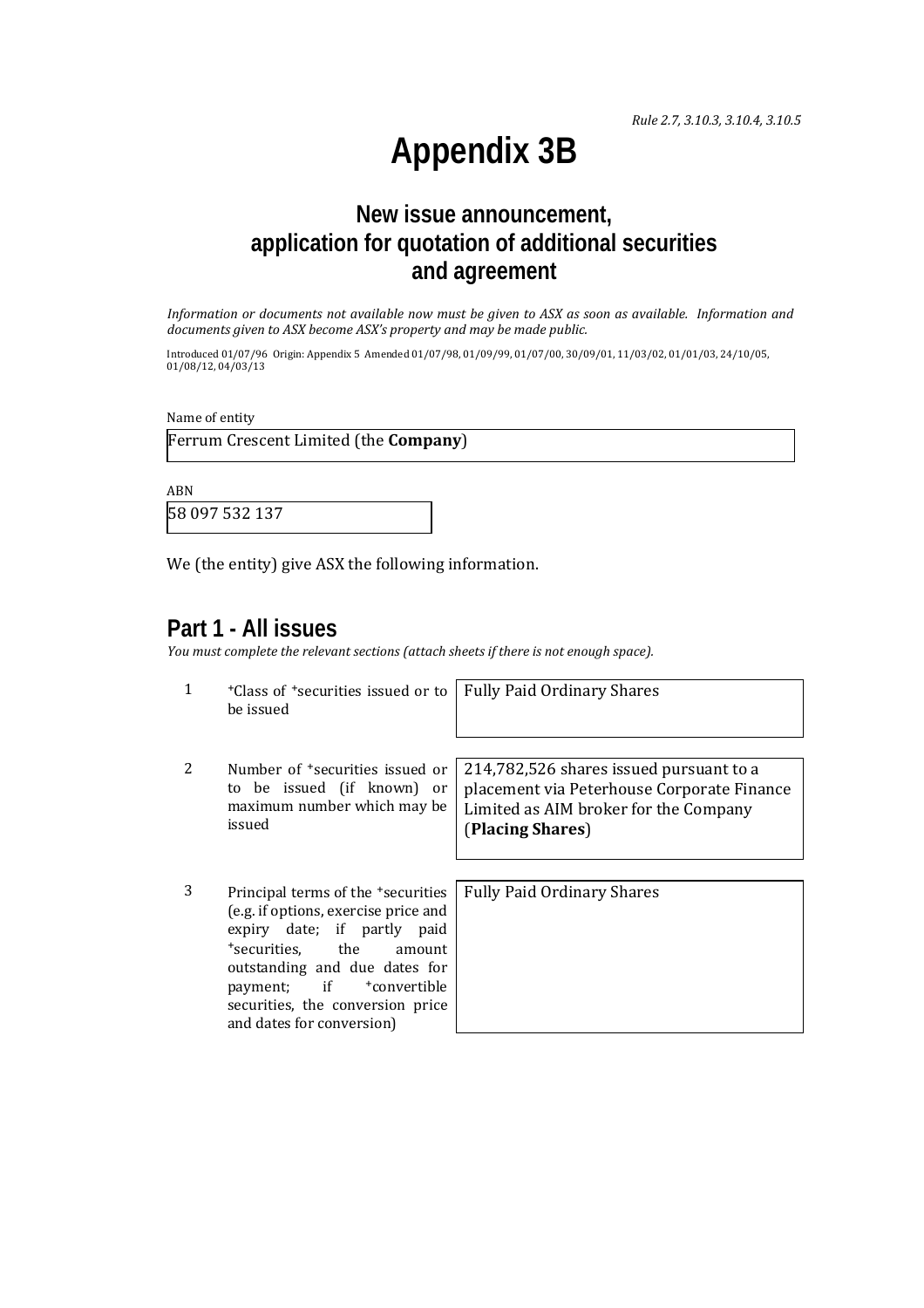| 4  | Do the <sup>+</sup> securities rank equally in<br>all respects from the *issue date<br>with an existing <sup>+</sup> class of quoted<br>*securities?<br>If the additional <sup>+</sup> securities do<br>not rank equally, please state:<br>the date from which they do<br>the extent to which they<br>participate<br>for<br>the<br>next<br>dividend, (in the case of a<br>trust, distribution) or interest<br>payment<br>the extent to which they do<br>$\bullet$<br>not rank equally, other than in<br>relation to the next dividend,<br>distribution<br>interest<br>or<br>payment | The Shares rank equally in all respects with<br>ordinary fully paid shares on issue.                                                                                                                                                                                            |
|----|-------------------------------------------------------------------------------------------------------------------------------------------------------------------------------------------------------------------------------------------------------------------------------------------------------------------------------------------------------------------------------------------------------------------------------------------------------------------------------------------------------------------------------------------------------------------------------------|---------------------------------------------------------------------------------------------------------------------------------------------------------------------------------------------------------------------------------------------------------------------------------|
| 5  | Issue price or consideration                                                                                                                                                                                                                                                                                                                                                                                                                                                                                                                                                        | GBP 0.0009 per share                                                                                                                                                                                                                                                            |
| 6  | Purpose of the issue<br>(If issued as consideration for the<br>acquisition of assets,<br>clearly<br>identify those assets)                                                                                                                                                                                                                                                                                                                                                                                                                                                          | The funds raised from the issue of the Placing<br>Shares will be used for the Company's on-<br>going exploration and evaluation activities at<br>the Toral and Lago lead-zinc exploration<br>projects in northwest Spain and to fulfil<br>general working capital requirements. |
| 6a | Is the entity an <sup>+</sup> eligible entity<br>that has obtained security holder<br>approval under rule 7.1A?<br>If Yes, complete sections 6b - 6h<br>in relation to the <sup>+</sup> securities the<br>subject of this Appendix 3B, and<br>comply with section 6i                                                                                                                                                                                                                                                                                                                | Yes                                                                                                                                                                                                                                                                             |
| 6b | The date the security holder<br>resolution under rule 7.1A was<br>passed                                                                                                                                                                                                                                                                                                                                                                                                                                                                                                            | 30 November 2016                                                                                                                                                                                                                                                                |
| 6с | Number of <sup>+</sup> securities issued<br>without security holder approval<br>under rule 7.1                                                                                                                                                                                                                                                                                                                                                                                                                                                                                      | <b>Nil</b>                                                                                                                                                                                                                                                                      |
| 6d | Number of <sup>+</sup> securities issued<br>with security holder approval<br>under rule 7.1A                                                                                                                                                                                                                                                                                                                                                                                                                                                                                        | 214,782,526                                                                                                                                                                                                                                                                     |
|    |                                                                                                                                                                                                                                                                                                                                                                                                                                                                                                                                                                                     |                                                                                                                                                                                                                                                                                 |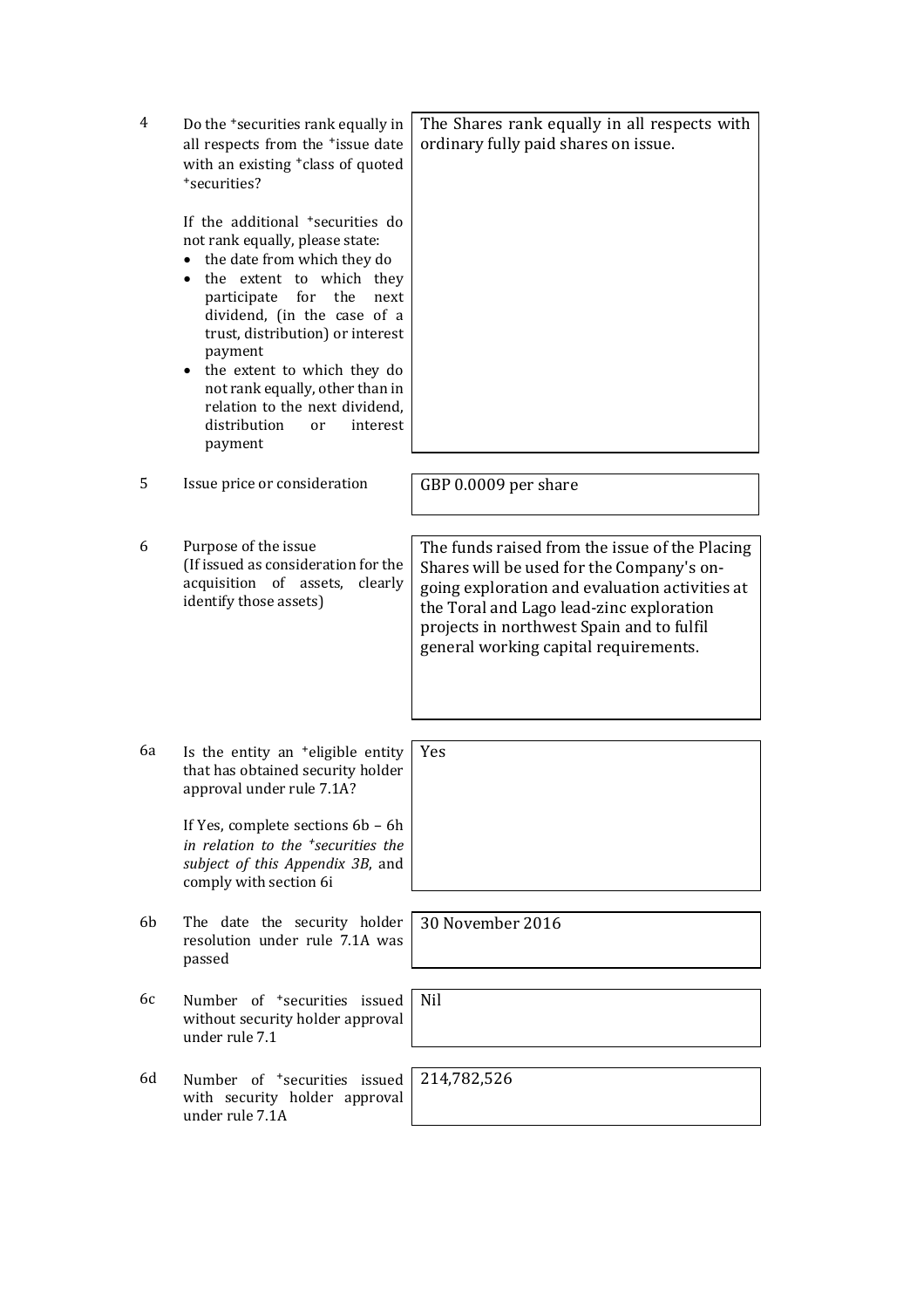| 6e | Number of <sup>+</sup> securities issued<br>with security holder approval<br>under rule 7.3, or another specific<br>security holder approval (specify<br>date of meeting)                                                               | Nil                                                                                                                                                                                     |                 |
|----|-----------------------------------------------------------------------------------------------------------------------------------------------------------------------------------------------------------------------------------------|-----------------------------------------------------------------------------------------------------------------------------------------------------------------------------------------|-----------------|
| 6f | Number of <sup>+</sup> securities issued<br>under an exception in rule 7.2                                                                                                                                                              | Nil                                                                                                                                                                                     |                 |
| 6g | If <sup>+</sup> securities issued under rule<br>7.1A, was issue price at least 75%<br>of 15 day VWAP as calculated<br>under rule 7.1A.3? Include the<br>*issue date and both values.<br>Include the source of the VWAP<br>calculation.  | Yes<br>15 day VWAP to 8 September 2017 = GBP<br>0.00119 (Source: Bloomberg)<br>75% VWAP = GBP0.00089<br>(Source: Bloomberg)<br>Issue Price: GBP 0.0009<br>Issue Date: 14 September 2017 |                 |
| 6h | If *securities were issued under<br>rule<br>7.1A<br>for<br>non-cash<br>consideration,<br>state<br>date<br>on<br>which valuation of consideration<br>was released to ASX Market<br>Announcements                                         | N/A                                                                                                                                                                                     |                 |
| 6i | Calculate the entity's remaining<br>issue capacity under rule 7.1 and<br>rule 7.1A - complete Annexure 1<br>and release to ASX Market<br>Announcements                                                                                  | Listing Rule 7.1 - 0<br>Listing Rule 7.1A - 0                                                                                                                                           |                 |
| 7  | <sup>+</sup> Issue dates                                                                                                                                                                                                                | 14 September 2017                                                                                                                                                                       |                 |
|    | Note: The issue date may be prescribed by ASX<br>(refer to the definition of issue date in rule<br>19.12). For example, the issue date for a pro<br>rata entitlement issue must comply with the<br>applicable timetable in Appendix 7A. |                                                                                                                                                                                         |                 |
|    | Cross reference: item 33 of Appendix 3B.                                                                                                                                                                                                |                                                                                                                                                                                         |                 |
|    |                                                                                                                                                                                                                                         | Number                                                                                                                                                                                  | <b>Class</b>    |
| 8  | Number<br>and<br>class<br>all<br>οf<br>quoted on<br><b>ASX</b><br>securities<br>(including the<br>securities<br>in<br>section 2 if applicable)                                                                                          | 2,682,481,581                                                                                                                                                                           | Ordinary shares |
|    |                                                                                                                                                                                                                                         |                                                                                                                                                                                         |                 |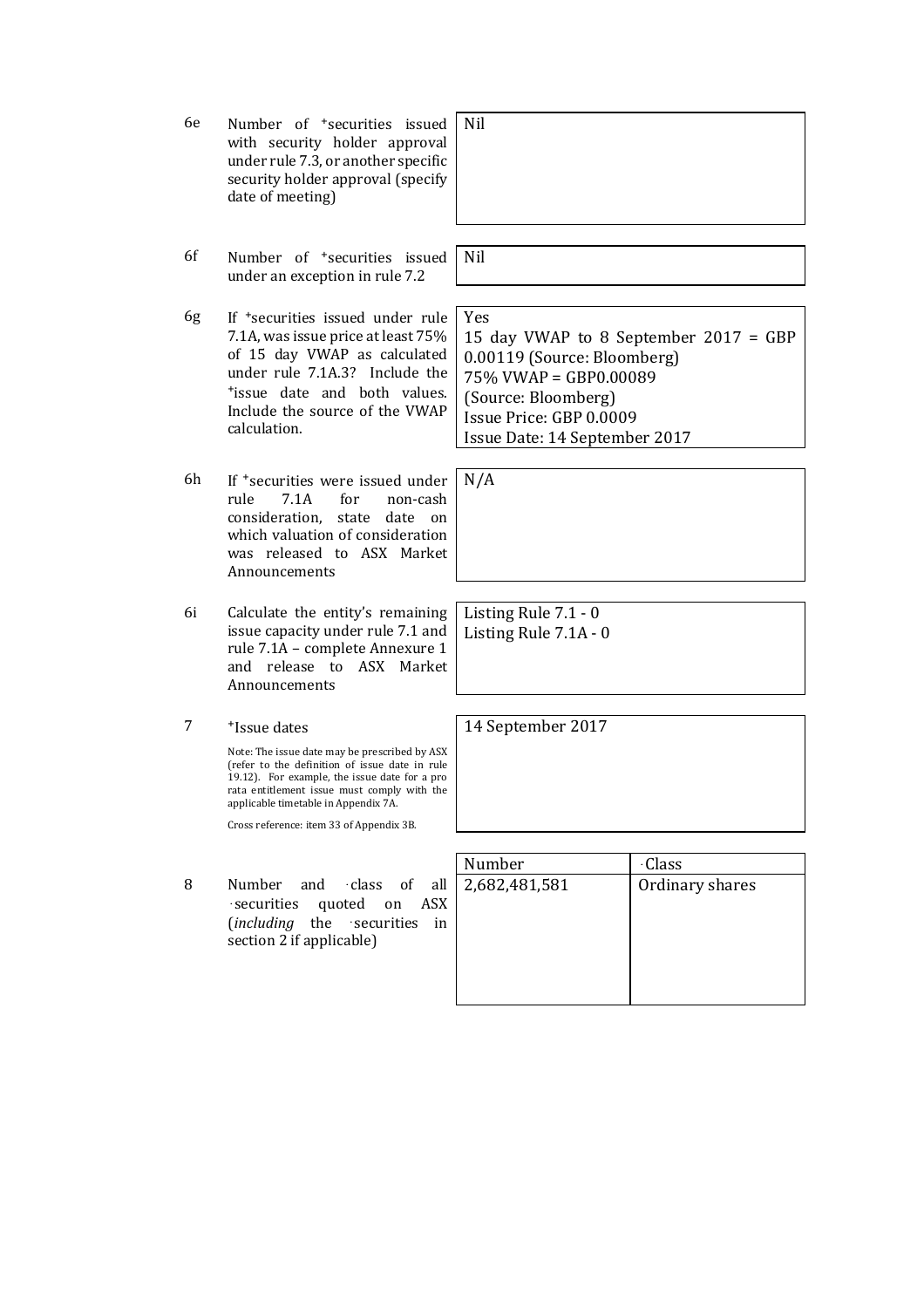|    |                                                                                          | Number      | <b>Class</b>                              |
|----|------------------------------------------------------------------------------------------|-------------|-------------------------------------------|
| 9  | Number<br>class<br>of<br>and<br>all                                                      | 2,300,000   | Ordinary<br>shares                        |
|    | securities not quoted on ASX                                                             |             | issued under<br>the                       |
|    | (including the securities<br>in                                                          |             | terms of the Ferrum                       |
|    | section 2 if applicable)                                                                 |             | <b>Crescent Share Plan</b>                |
|    |                                                                                          | 2,000,000   | GBP0.0075<br>options                      |
|    |                                                                                          |             | expiring 2 February<br>2018               |
|    |                                                                                          | 3,000,000   | GBP0.02<br>options<br>expiring 2 February |
|    |                                                                                          |             | 2018                                      |
|    |                                                                                          | 2,000,000   | GBP0.0075<br>options                      |
|    |                                                                                          |             | March<br>expiring<br>1                    |
|    |                                                                                          |             | 2018                                      |
|    |                                                                                          | 3,000,000   | GBP0.02<br>options                        |
|    |                                                                                          |             | March<br>1<br>expiring                    |
|    |                                                                                          |             | 2018                                      |
|    |                                                                                          | 197,411,127 | GBP0.00165 options                        |
|    |                                                                                          |             | expiring 12 May 2018                      |
|    |                                                                                          |             | GBP0.003<br>options                       |
|    |                                                                                          | 205,949,134 | expiring 29 July 2018                     |
|    |                                                                                          |             |                                           |
|    |                                                                                          |             |                                           |
| 10 | Dividend policy (in the case of a $\vert$ There is currently no dividend policy in place |             |                                           |

10 Dividend policy (in the case of a trust, distribution policy) on the increased capital (interests)

There is currently no dividend policy in place for the Company.

# **Part 2 - Pro rata issue**

| 11 | security holder approval<br>Is.<br>required?       | N/A |
|----|----------------------------------------------------|-----|
| 12 | Is the issue renounceable or non-<br>renounceable? | N/A |
| 13 | Ratio in which the securities will<br>be offered   | N/A |
| 14 | Class of securities to which the<br>offer relates  | N/A |
| 15 | determine<br>·Record date<br>to<br>entitlements    | N/A |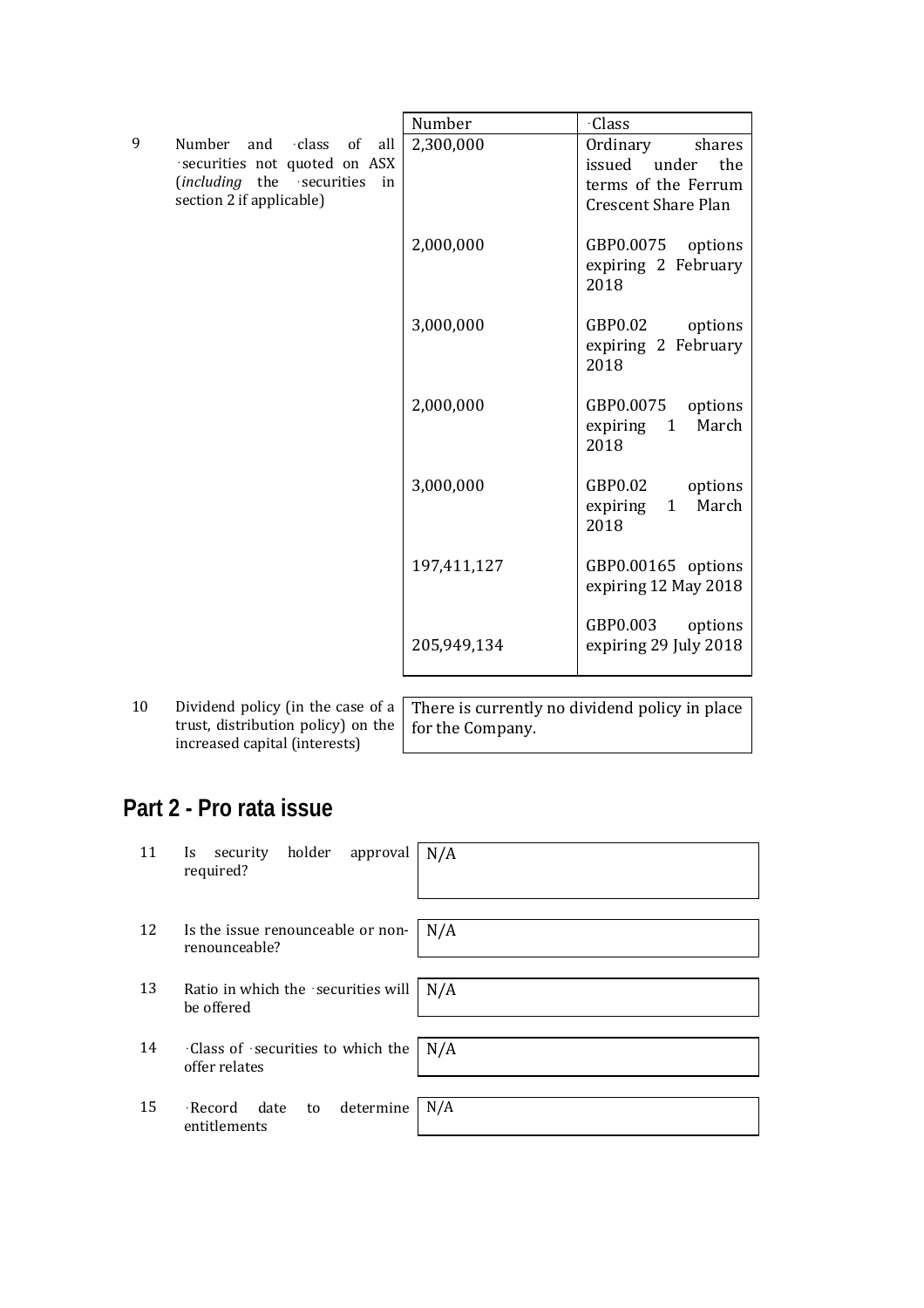- 17 Policy for deciding entitlements in relation to fractions
- 18 Names of countries in which the entity has security holders who will not be sent new offer documents

Note: Security holders must be told how their entitlements are to be dealt with. Cross reference: rule 7.7.

- 19 Closing date for receipt of acceptances or renunciations
- 20 Names of any underwriters  $N/A$
- 21 Amount of any underwriting fee or commission
- 22 Names of any brokers to the issue  $N/A$
- 23 Fee or commission payable to the broker to the issue
- 24 Amount of any handling fee payable to brokers who lodge acceptances or renunciations on behalf of security holders
- 25 If the issue is contingent on security holders' approval, the date of the meeting
- 26 Date entitlement and acceptance form and offer documents will be sent to persons entitled
- 27 If the entity has issued options, and the terms entitle option holders to participate on exercise, the date on which notices will be sent to option holders
- 28 Date rights trading will begin (if applicable)

N/A

N/A 

N/A 

N/A 

N/A 

N/A 

N/A 

N/A 

N/A 

N/A 

N/A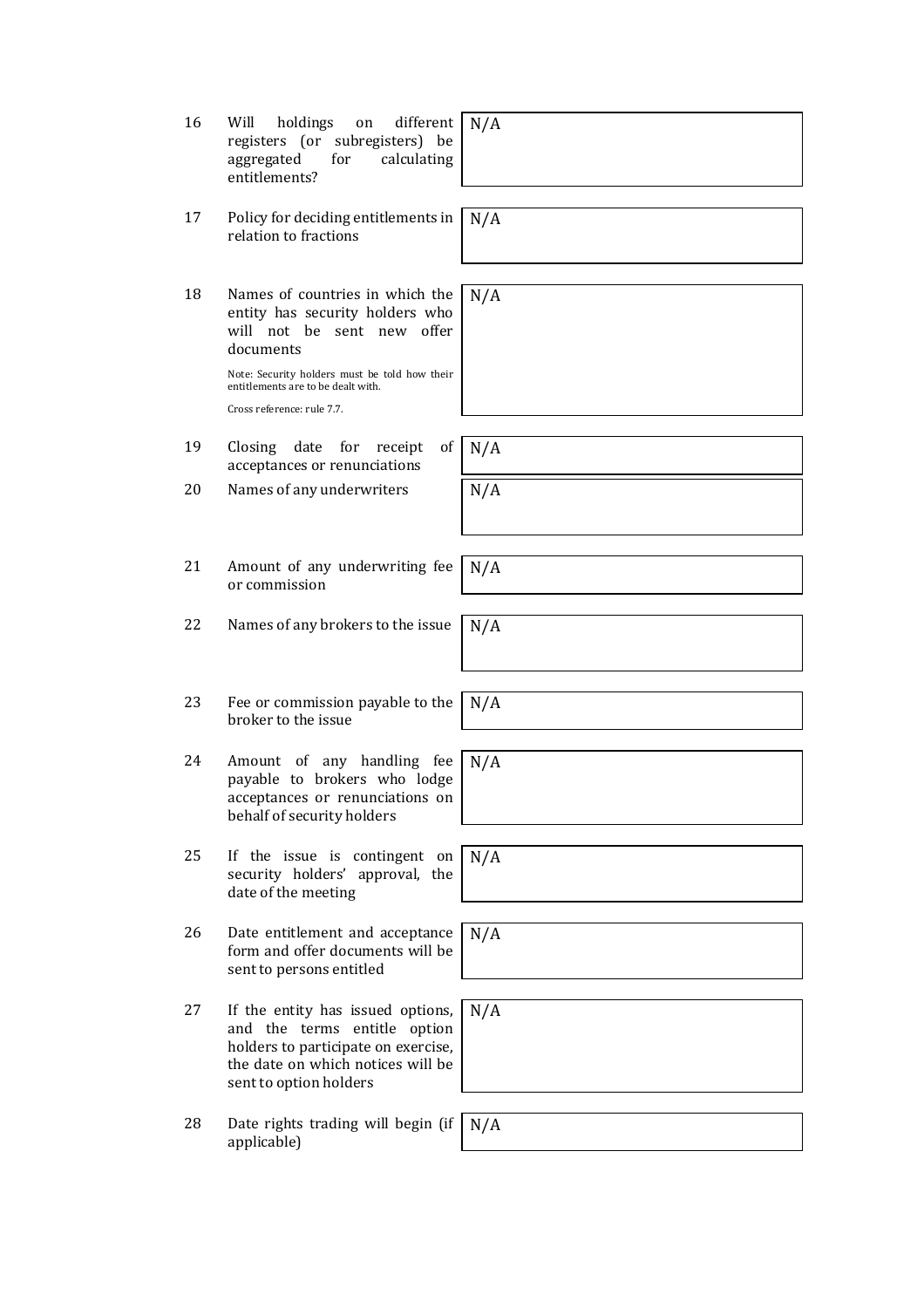| 29 | Date rights trading will end (if<br>applicable)                                                            | N/A |
|----|------------------------------------------------------------------------------------------------------------|-----|
|    |                                                                                                            |     |
| 30 | How do security holders sell their<br>entitlements in full through a<br>broker?                            | N/A |
|    |                                                                                                            |     |
| 31 | How do security holders sell part<br>of their entitlements through a<br>broker and accept for the balance? | N/A |
|    |                                                                                                            |     |
| 32 | How do security holders dispose<br>of their entitlements (except by<br>sale through a broker)?             | N/A |
|    |                                                                                                            |     |
| 33 | ·Issue date                                                                                                | N/A |

# **Part 3 - Quotation of securities**

*You need only complete this section if you are applying for quotation of securities*

- 34 Type of securities (*tick one*)
- (a)  $\sqrt{\phantom{a}}$  Securities described in Part 1

(b)  $\Box$  All other securities

Example: restricted securities at the end of the escrowed period, partly paid securities that become fully paid, employee incentive share securities when restriction ends, securities issued on expiry or conversion of convertible securities 

## **Entities that have ticked box 34(a)**

### **Additional securities forming a new class of securities**

*Tick to indicate you are providing the information or documents*

| 35 | If the 'securities are 'equity securities, the names of the 20 largest holders of the<br>additional securities, and the number and percentage of additional securities<br>held by those holders                                                      |
|----|------------------------------------------------------------------------------------------------------------------------------------------------------------------------------------------------------------------------------------------------------|
| 36 | If the 'securities are 'equity securities, a distribution schedule of the additional<br>securities setting out the number of holders in the categories<br>$1 - 1,000$<br>$1,001 - 5,000$<br>$5,001 - 10,000$<br>10,001 - 100,000<br>100,001 and over |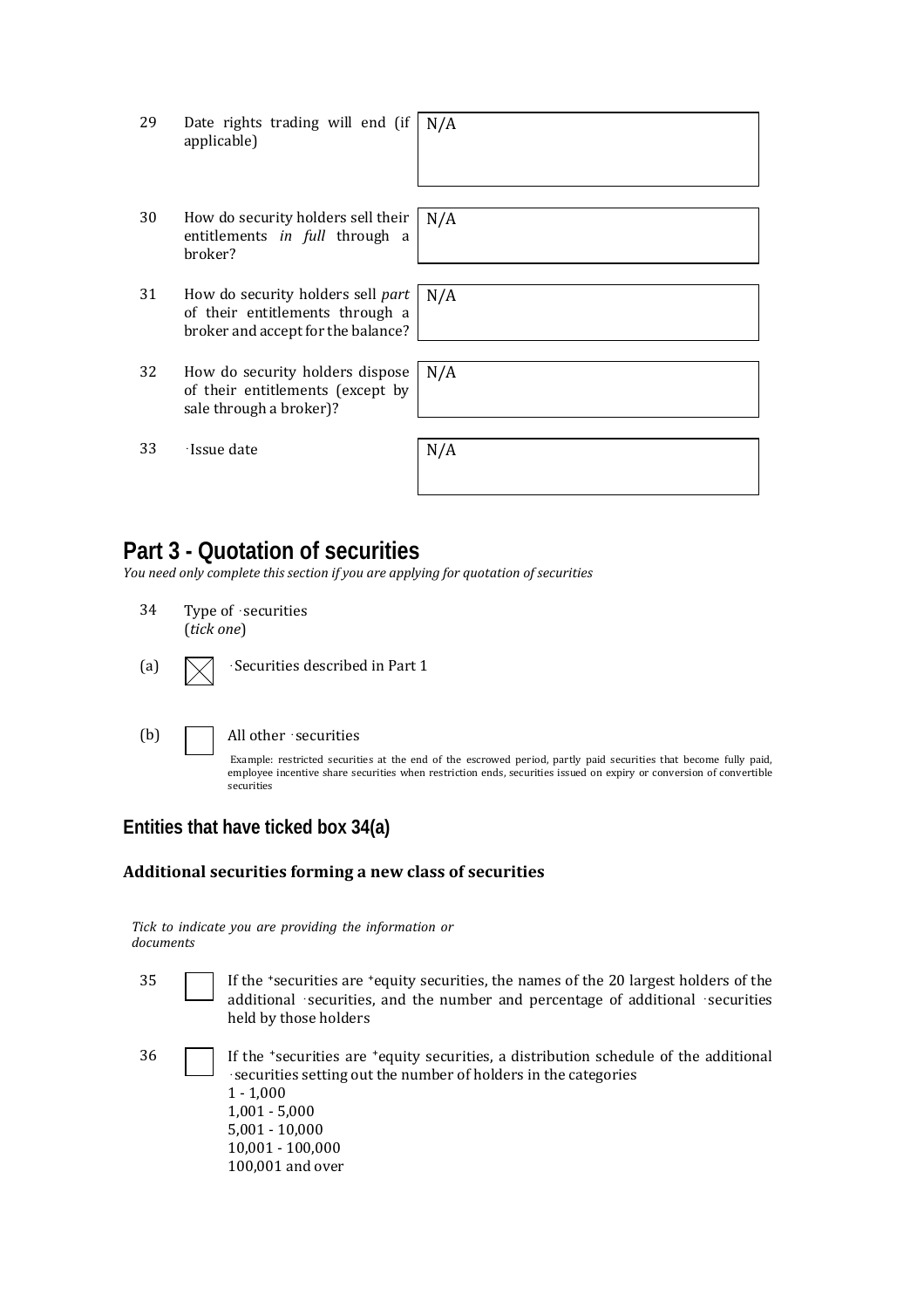37 A copy of any trust deed for the additional securities

### **Entities that have ticked box 34(b)**

| 38 | Number of securities for which<br>· quotation is sought                                                                                                                                                                                                                                                                                                                                                                                                                                                 | N/A |
|----|---------------------------------------------------------------------------------------------------------------------------------------------------------------------------------------------------------------------------------------------------------------------------------------------------------------------------------------------------------------------------------------------------------------------------------------------------------------------------------------------------------|-----|
| 39 | ·Class of securities for which<br>quotation is sought                                                                                                                                                                                                                                                                                                                                                                                                                                                   | N/A |
| 40 | Do the securities rank equally in<br>all respects from the issue date<br>with an existing class of quoted<br>·securities?<br>If the additional securities do not<br>rank equally, please state:<br>the date from which they do<br>the extent to which<br>they<br>for<br>the<br>participate<br>next<br>dividend, (in the case of a trust,<br>distribution)<br>interest<br>or<br>payment<br>the extent to which they do not<br>$\bullet$<br>rank equally, other than in<br>relation to the next dividend, | N/A |
|    | distribution<br>interest<br>or<br>payment                                                                                                                                                                                                                                                                                                                                                                                                                                                               |     |
| 41 | Reason for request for quotation<br>now                                                                                                                                                                                                                                                                                                                                                                                                                                                                 | N/A |
|    | Example: In the case of restricted securities, end<br>of restriction period                                                                                                                                                                                                                                                                                                                                                                                                                             |     |

(if issued upon conversion of another  $\cdot$  security, clearly identify that other · security)

> Number **Class**  $N/A$   $N/A$

42 Number and class of all securities quoted on ASX (*including* the securities in clause 38)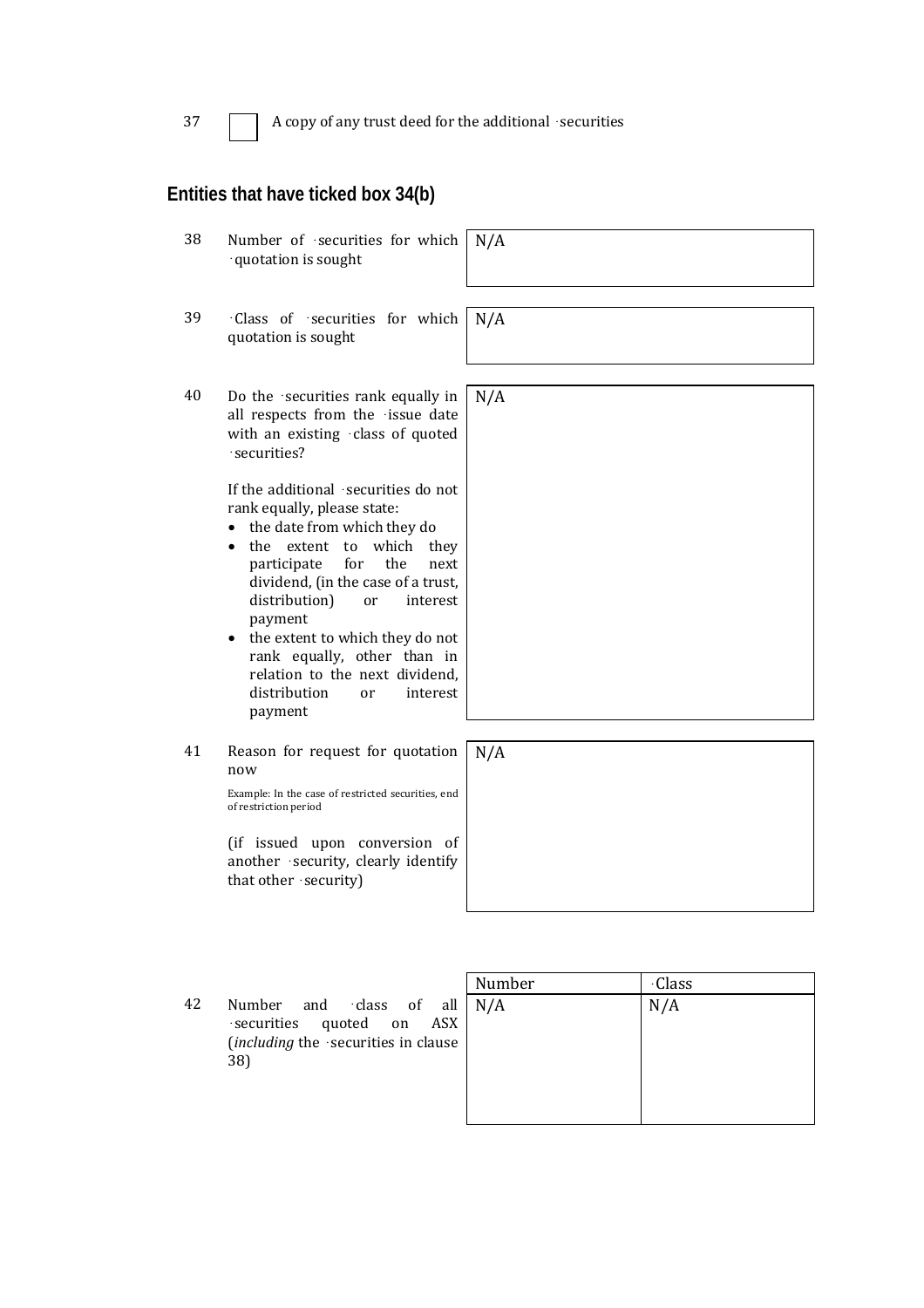### **Quotation agreement**

- 1 Ouotation of our additional securities is in ASX's absolute discretion. ASX may quote the  $\cdot$  securities on any conditions it decides.
- 2 We warrant the following to ASX.
	- The issue of the \*securities to be quoted complies with the law and is not for an illegal purpose.
	- There is no reason why those 'securities should not be granted +quotation.
	- An offer of the \*securities for sale within 12 months after their issue will not require disclosure under section  $707(3)$  or section  $1012C(6)$  of the Corporations Act.

Note: An entity may need to obtain appropriate warranties from subscribers for the securities in order to be able to give this warranty

- Section 724 or section 1016E of the Corporations Act does not apply to any applications received by us in relation to any <sup>+</sup>securities to be quoted and that no-one has any right to return any 'securities to be quoted under sections 737, 738 or 1016F of the Corporations Act at the time that we request that the 'securities be quoted.
- If we are a trust, we warrant that no person has the right to return the securities to be quoted under section 1019B of the Corporations Act at the time that we request that the 'securities be quoted.
- 3 We will indemnify ASX to the fullest extent permitted by law in respect of any claim, action or expense arising from or connected with any breach of the warranties in this agreement.
- 4 We give ASX the information and documents required by this form. If any information or document is not available now, we will give it to ASX before quotation of the securities begins. We acknowledge that ASX is relying on the information and documents. We warrant that they are (will be) true and complete.

). Butten.

 Company secretary Print name: Grant Button

Sign here: Sign here: Sign here: Sign here: Sign here: Sign here: Sign here: Sign here: Sign here: Sign here: Sign here: Sign here: Sign here: Sign here: Sign here: Sign here: Sign here: Sign here: Sign here: Sign here: Si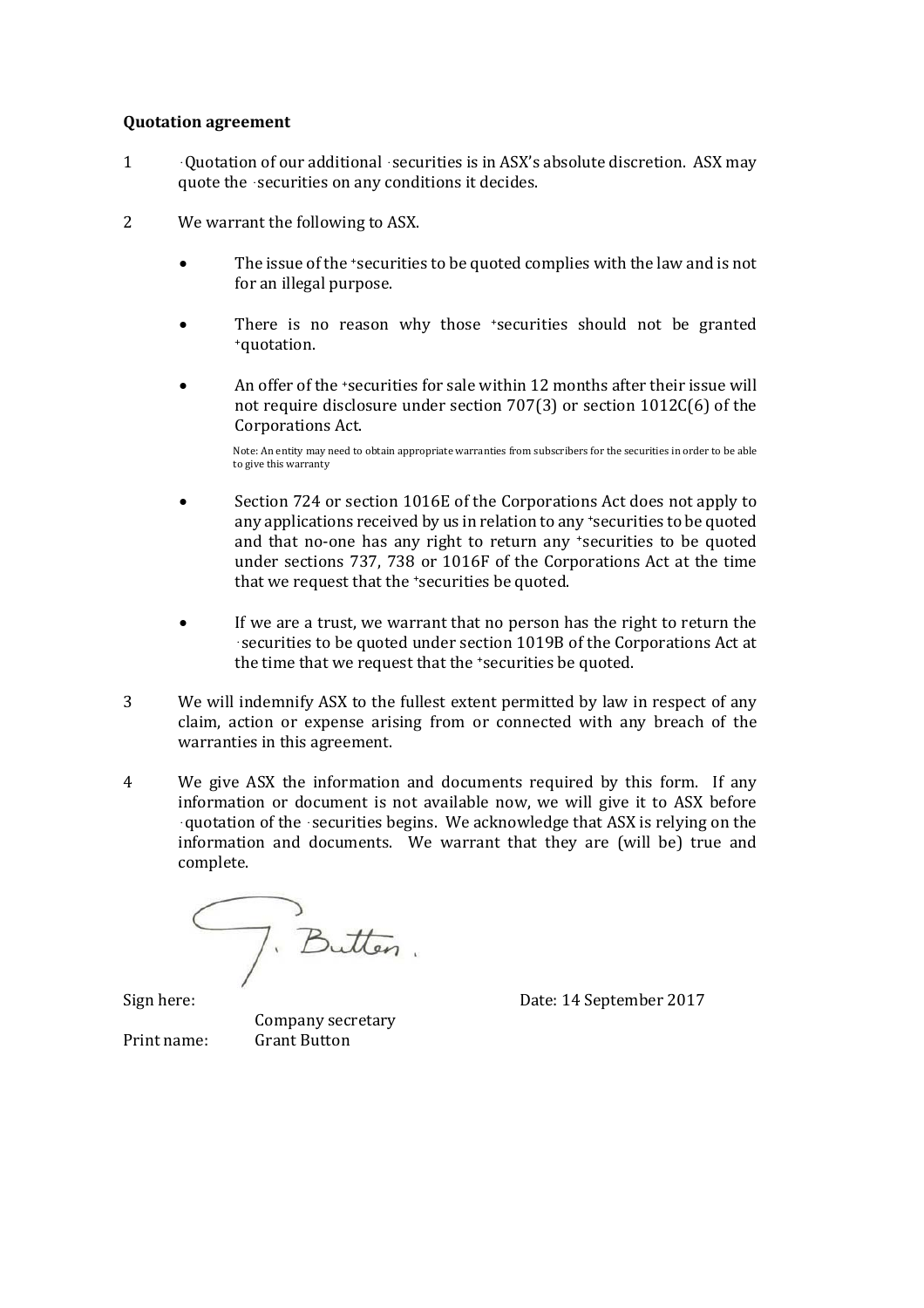# **Appendix 3B – Annexure 1**

# **Calculation of placement capacity under rule 7.1 and rule 7.1A for eligible entities**

Introduced 01/08/12 Amended 04/03/13 

# **Part 1**

| Rule 7.1 – Issues exceeding 15% of capital                                                                                                                                                                                                                                                                                                                                                                                                                                                                                                                                                                                                                                                                                                                                                                                                      |                                                                                                                                                                                                       |  |
|-------------------------------------------------------------------------------------------------------------------------------------------------------------------------------------------------------------------------------------------------------------------------------------------------------------------------------------------------------------------------------------------------------------------------------------------------------------------------------------------------------------------------------------------------------------------------------------------------------------------------------------------------------------------------------------------------------------------------------------------------------------------------------------------------------------------------------------------------|-------------------------------------------------------------------------------------------------------------------------------------------------------------------------------------------------------|--|
| Step 1: Calculate "A", the base figure from which the placement<br>capacity is calculated                                                                                                                                                                                                                                                                                                                                                                                                                                                                                                                                                                                                                                                                                                                                                       |                                                                                                                                                                                                       |  |
| <b>Insert</b> number of fully paid ordinary<br>securities on issue 12 months before the<br>issue date or date of agreement to issue                                                                                                                                                                                                                                                                                                                                                                                                                                                                                                                                                                                                                                                                                                             | 1,581,690,727                                                                                                                                                                                         |  |
| <b>Add</b> the following:<br>Number of fully paid ordinary<br>$\bullet$<br>securities issued in that 12 month<br>period under an exception in rule 7.2<br>Number of fully paid ordinary<br>$\bullet$<br>securities issued in that 12 month<br>period with shareholder approval<br>Number of partly paid ordinary<br>$\bullet$<br>securities that became fully paid in that<br>12 month period<br>Note:<br>Include only ordinary securities here -<br>other classes of equity securities<br>cannot be added<br>Include here (if applicable) the<br>٠<br>securities the subject of the Appendix<br>3B to which this form is annexed<br>It may be useful to set out issues of<br>٠<br>securities on different dates as<br>separate line items<br>Subtract the number of fully paid<br>ordinary securities cancelled during that<br>12 month period | 5,381,907 (28 September 2016)<br>100,000,000 (30 September 2016)<br>181,560,288 (7 October 2016)<br>769,231 (25 November 2016)<br>3,205,088 (22 December 2016)<br>275,218,025 (22 December 2016)<br>0 |  |
| "A"                                                                                                                                                                                                                                                                                                                                                                                                                                                                                                                                                                                                                                                                                                                                                                                                                                             | 2,147,825,266                                                                                                                                                                                         |  |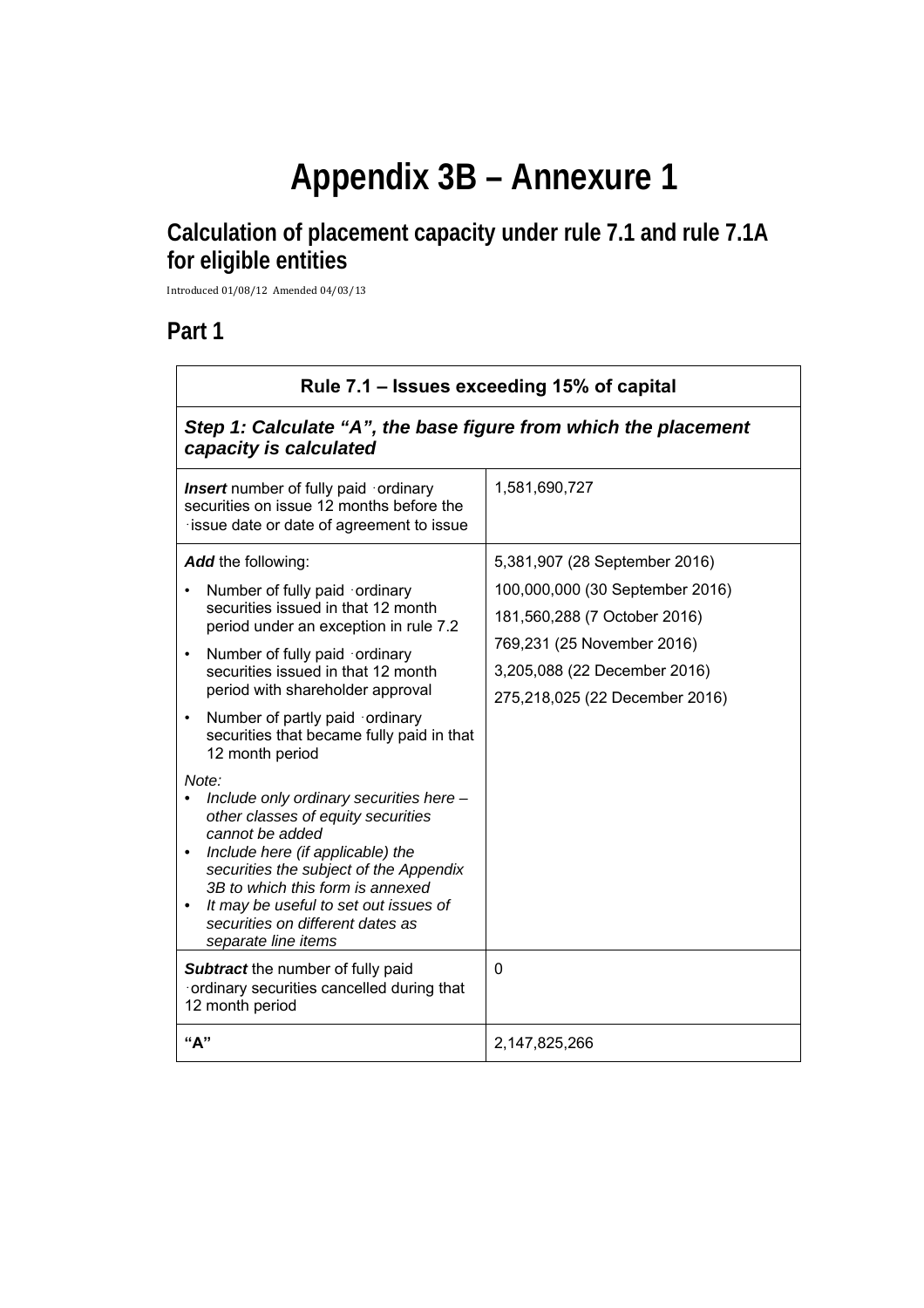| Step 2: Calculate 15% of "A"                                                                                                                                                                                                                                                                                                        |                                      |  |
|-------------------------------------------------------------------------------------------------------------------------------------------------------------------------------------------------------------------------------------------------------------------------------------------------------------------------------------|--------------------------------------|--|
| "B"                                                                                                                                                                                                                                                                                                                                 | 0.15                                 |  |
|                                                                                                                                                                                                                                                                                                                                     | [Note: this value cannot be changed] |  |
| Multiply "A" by 0.15                                                                                                                                                                                                                                                                                                                | 322, 173, 789                        |  |
| Step 3: Calculate "C", the amount of placement capacity under rule<br>7.1 that has already been used                                                                                                                                                                                                                                |                                      |  |
| <b>Insert</b> number of equity securities issued<br>or agreed to be issued in that 12 month<br>period not counting those issued:                                                                                                                                                                                                    | 322,173,789 (23 June 2017)           |  |
| Under an exception in rule 7.2                                                                                                                                                                                                                                                                                                      |                                      |  |
| Under rule 7.1A                                                                                                                                                                                                                                                                                                                     |                                      |  |
| With security holder approval under<br>rule 7.1 or rule 7.4                                                                                                                                                                                                                                                                         |                                      |  |
| Note:<br>This applies to equity securities, unless<br>specifically excluded - not just ordinary<br>securities<br>Include here (if applicable) the<br>securities the subject of the Appendix<br>3B to which this form is annexed<br>It may be useful to set out issues of<br>securities on different dates as<br>separate line items |                                      |  |
| "C"                                                                                                                                                                                                                                                                                                                                 | 322, 173, 789                        |  |
| Step 4: Subtract "C" from ["A" x "B"] to calculate remaining<br>placement capacity under rule 7.1                                                                                                                                                                                                                                   |                                      |  |
| "A" x 0.15                                                                                                                                                                                                                                                                                                                          | 322, 173, 789                        |  |
| Note: number must be same as shown in<br>Step <sub>2</sub>                                                                                                                                                                                                                                                                          |                                      |  |
| Subtract "C"                                                                                                                                                                                                                                                                                                                        | 322, 173, 789                        |  |
| Note: number must be same as shown in<br>Step 3                                                                                                                                                                                                                                                                                     |                                      |  |
| <b>Total</b> ["A" $\times$ 0.15] - "C"                                                                                                                                                                                                                                                                                              | 0                                    |  |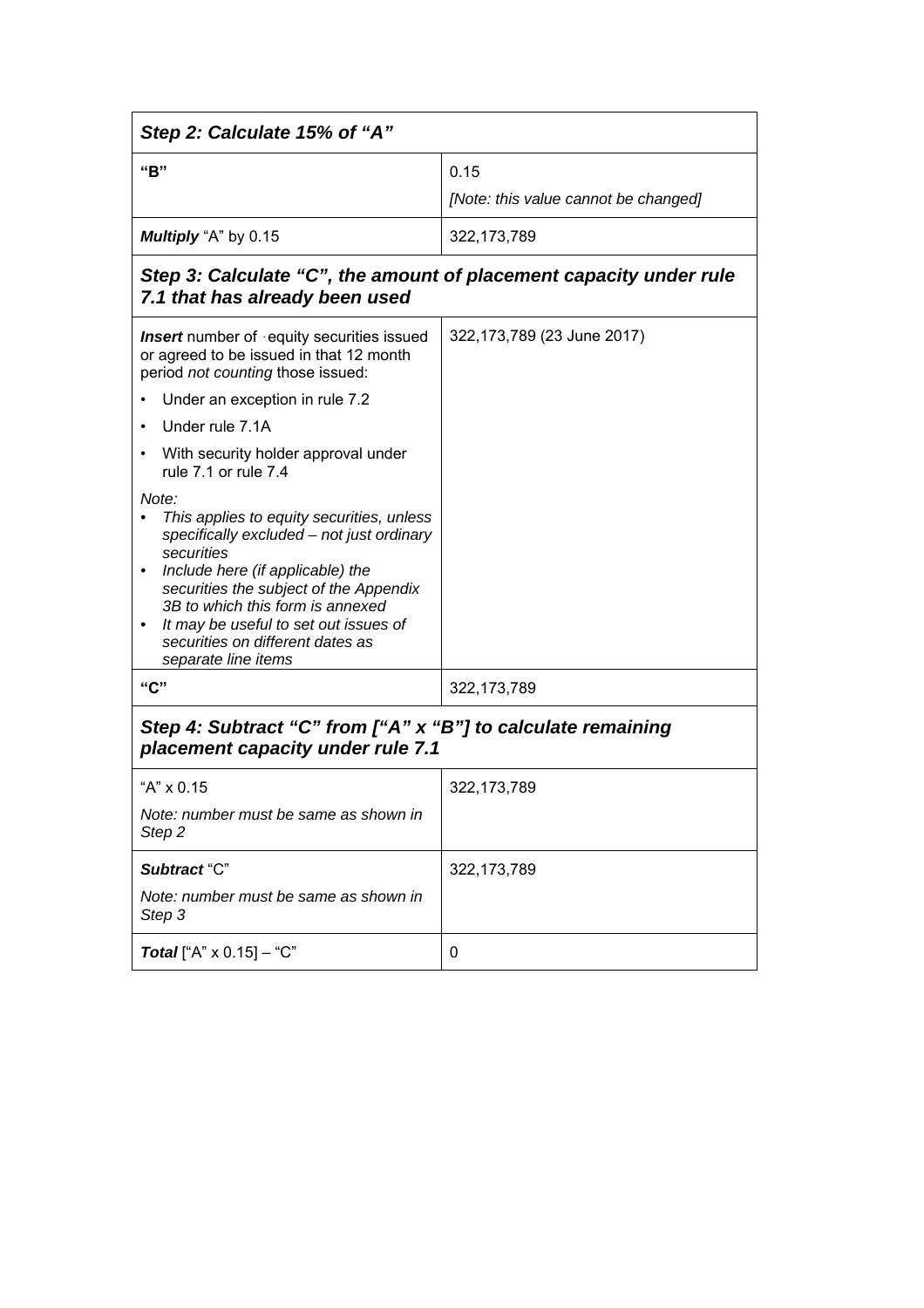# **Part 2**

| Rule 7.1A - Additional placement capacity for eligible entities                                                       |                                                                 |  |  |
|-----------------------------------------------------------------------------------------------------------------------|-----------------------------------------------------------------|--|--|
| capacity is calculated                                                                                                | Step 1: Calculate "A", the base figure from which the placement |  |  |
| "A"<br>Note: number must be same as shown in                                                                          | 2,147,825,266                                                   |  |  |
| Step 1 of Part 1                                                                                                      |                                                                 |  |  |
| Step 2: Calculate 10% of "A"                                                                                          |                                                                 |  |  |
| "D"                                                                                                                   | 0.10                                                            |  |  |
|                                                                                                                       | Note: this value cannot be changed                              |  |  |
| Multiply "A" by 0.10                                                                                                  | 214,782,526                                                     |  |  |
| Step 3: Calculate "E", the amount of placement capacity under rule<br>7.1A that has already been used                 |                                                                 |  |  |
| <b>Insert</b> number of equity securities issued<br>or agreed to be issued in that 12 month<br>period under rule 7.1A | 214,782,526 (14 September 2017)                                 |  |  |
| Notes:<br>This applies to equity securities - not                                                                     |                                                                 |  |  |
| just ordinary securities                                                                                              |                                                                 |  |  |
| Include here $-$ if applicable $-$ the<br>securities the subject of the Appendix                                      |                                                                 |  |  |
| 3B to which this form is annexed<br>Do not include equity securities issued                                           |                                                                 |  |  |
| under rule 7.1 (they must be dealt with<br>in Part 1), or for which specific security                                 |                                                                 |  |  |
| holder approval has been obtained<br>It may be useful to set out issues of                                            |                                                                 |  |  |
| securities on different dates as<br>separate line items                                                               |                                                                 |  |  |
| "E"                                                                                                                   | 214,782,526                                                     |  |  |

<sup>+</sup> See chapter 19 for defined terms.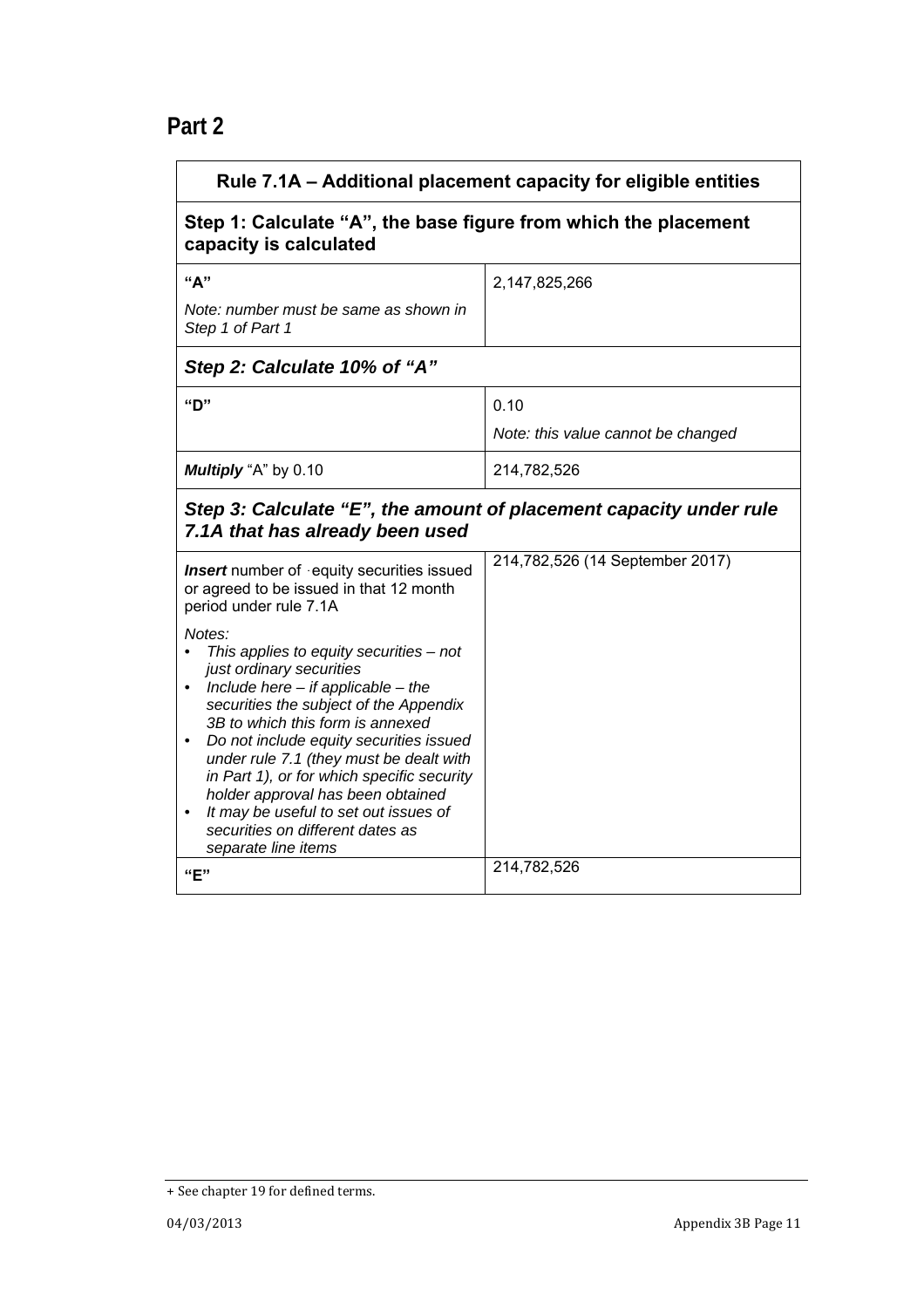| Step 4: Subtract "E" from ["A" x "D"] to calculate remaining |  |  |
|--------------------------------------------------------------|--|--|
| placement capacity under rule 7.1A                           |  |  |

| "A" $\times$ 0.10                               | 214,782,526 |
|-------------------------------------------------|-------------|
| Note: number must be same as shown in<br>Step 2 |             |
| Subtract "E"                                    | 214,782,526 |
| Note: number must be same as shown in<br>Step 3 |             |
| <b>Total</b> ["A" $\times$ 0.10] – "E"          | 0           |